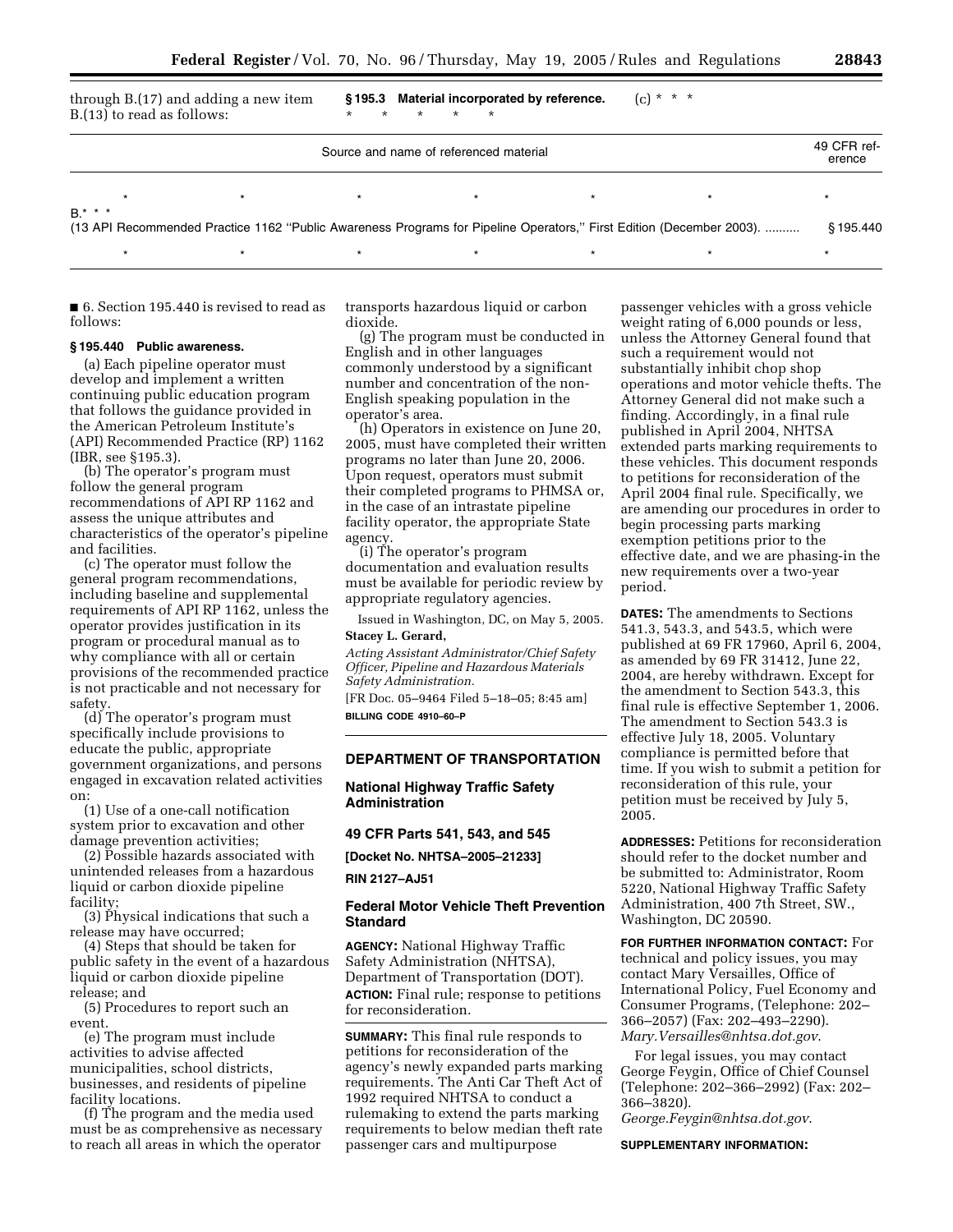#### **Table of Contents**

- I. Summary of Decision
- II. Background
- III. Final Rule
- IV. Petitions for Reconsideration
- V. Response to Petitions
	- A. Clarification of Procedures for Selecting New Vehicle Lines Subject to the Theft Prevention Standard Before and After September 1, 2006
	- B. Procedures for Filing and Processing Exemptions Petitions for Vehicle Lines Not Subject to Parts Marking Requirements Until September 1, 2006
	- C. Petition to Exclude Low-volume Vehicle Lines
	- D. Petition to Temporarily Exclude Low Theft Vehicle Lines Equipped With Antitheft Devices From the Requirements of the Standard
	- E. Petition to Delay the Effective Date or Adopt a Phase-in
	- F. Petition to Permit Parts Marking With Microdot Technology
	- G. Petition to Require Parts Marking of Glazing
- H. Miscellaneous Issues
- VI. Rulemaking Notices and Analyses
	- A. Executive Order 12866 and DOT Regulatory Policies and Procedures
	- B. Regulatory Flexibility Act
	- C. National Environmental Policy Act
	- D. Executive Order 13132 (Federalism)
	- E. Unfunded Mandates Act
	- F. Civil Justice Reform
	- G. Paperwork Reduction Act
	- H. Privacy Act
	- I. National Technology Transfer and
- Advancement Act

# VII. Regulatory Text

# **I. Summary of Decision**

After analyzing the petitions for reconsideration, this final rule makes the following changes and clarifications to NHTSA's expanded parts marking requirements:

• Manufacturers are not required to submit part 542 ''likely theft rate determinations'' for vehicle lines introduced prior to the September 1, 2006 effective date, if the manufacturers choose to voluntarily mark the new vehicle lines immediately after their introduction.

• Manufacturers are permitted to petition the agency to exempt low theft vehicle lines equipped with antitheft devices from the parts marking requirements 60 days after the publication of this document. Each manufacturer is eligible for one such exemption per model year, beginning with model year 2006.

• Vehicle lines with annual production of not more than 3,500 vehicles are excluded from parts marking requirements because the benefits of marking these vehicle lines would be of trivial or of no value. This exclusion applies to all vehicle manufacturers regardless of overall production volume.

• The agency is adopting a phase-in of the new parts marking requirements over a two-year period. Specifically, car lines representing not less than 50% of a manufacturer's production of vehicle lines that were not subject to parts marking requirements before September 1, 2006, must be marked effective September 1, 2006. The remaining vehicle lines must be marked effective September 1, 2007. Vehicle lines already subject to parts marking requirements are unaffected by this phase-in.

The agency is denying petitions to indefinitely exclude all low theft vehicle lines equipped with anti-theft devices from the requirements of the standard. We are also denying petitions to require glazing marking, and to allow parts marking using the microdot technology.

# **II. Background**

49 CFR part 541, *Federal Motor Vehicle Theft Prevention Standard*, requires that major parts<sup>1</sup> of certain motor vehicle lines be indelibly marked with labels containing the Vehicle Identification Numbers (VINs).2 This parts making requirement reduces the incidence of motor vehicle thefts by facilitating the tracing and recovery of parts from stolen vehicles, and prosecuting thieves, chop shop operators, and stolen part dealers.

The standard currently applies to high theft 3 passenger car lines; high theft multipurpose passenger vehicle (MPV) lines (*i.e.*, passenger vans and sport utility vehicles) with a gross vehicle weight rating (GVWR) of 6,000 pounds or less; and high theft light duty truck (LDT) lines (*i.e.*, pickup trucks and cargo vans) with a GVWR of 6,000 pounds or less. The standard also applies to passenger cars and MPVs that

2The labels cannot be removed without becoming torn or rendering the number on the label illegible. If removed, the label must leave a residue on the part so that investigators will have evidence that a label was originally present. Alteration of the number on the label must leave traces of the original number or otherwise visibly alter the appearance of the label material. A replacement major part must also be marked with the registered trademark of the manufacturer of the replacement part, or some other unique identifier, and the letter ''R''.

3 ''High theft'' means a vehicle line that has or is likely to have a theft rate greater than the median theft rate for all new vehicles in the 2-year period covering calendar years 1990 and 1991. *See* 49 U.S.C. 33104(a)(1). ''Low theft'' means a vehicle line that has or is likely to have a sub-median theft rate.

are not high theft, but have major parts that are interchangeable with major parts of high theft rate vehicle lines.4 Finally, the standard applies to a small group of below median theft rate (low theft) passenger car and MPV lines that are not otherwise subject to parts marking requirements.5

Manufacturers are permitted to petition NHTSA for an exemption from the parts marking requirements for one vehicle line per model year. A vehicle line is eligible for an exemption if it is fitted with an antitheft device as standard equipment. The agency grants the exemption if it determines that the devices are likely to be as effective in reducing and deterring motor vehicle theft as compliance with the parts marking requirements.6

The Anti Car Theft Act of 1992 (the 1992 Theft Act) 7 required the Attorney General to conduct an initial review of effectiveness and make a finding requiring that the Secretary of Transportation expand the parts marking requirement to vehicle lines not subject to the current parts marking requirements (except LTDs), unless the Attorney General found instead that extending the requirement would not substantially inhibit chop shop operations and motor vehicle theft.<sup>8</sup> In effect, Congress created a rebuttable presumption, *i.e.*, parts marking should be expanded unless the Attorney General was able to make a finding against the effectiveness of parts marking. The Attorney General did not make such a finding, and instead concluded that the parts marking requirement should be expanded.9 In accordance with the statutory mandate of the 1992 Theft Act, we published a final rule in April 2004 that extended parts marking requirements to the remaining vehicle lines. That document is described below.

#### **III. Final Rule**

On April 6, 2004, the agency published in the **Federal Register** (69 FR 17960) a final rule 10 extending the parts marking requirements to certain vehicle lines that were not previously subject to these requirements: (1) All low theft passenger car lines; (2) all low theft MPV lines with a gross vehicle weight rating (GVWR) of 6,000 pounds

5*See* appendix B to 49 CFR part 541.

- 7*See* Public Law 102–519. October 25, 1992,
- codified in 49 U.S.C. chapter 331. *Theft Prevention*. 8*See* 49 U.S.C. 33103(c).

9Attorney General's Initial Review of

Effectiveness is entitled ''The Initial Report.'' *See* Docket No. NHTSA–2002–12231–5.

<sup>1</sup>The list of major parts includes: engine, transmission, hood, fenders, side and rear doors (including sliding and cargo doors and decklids, tailgates, or hatchbacks, whichever is present), bumpers, quarter panels, and pickup boxes and/or cargo boxes. *See* 49 CFR 541.5.

<sup>4</sup>*See* 49 U.S.C. 33104(a)(1)(C).

<sup>6</sup>*See* 49 CFR part 543.

<sup>10</sup>*See* Docket No. NHTSA–2002–12231–34.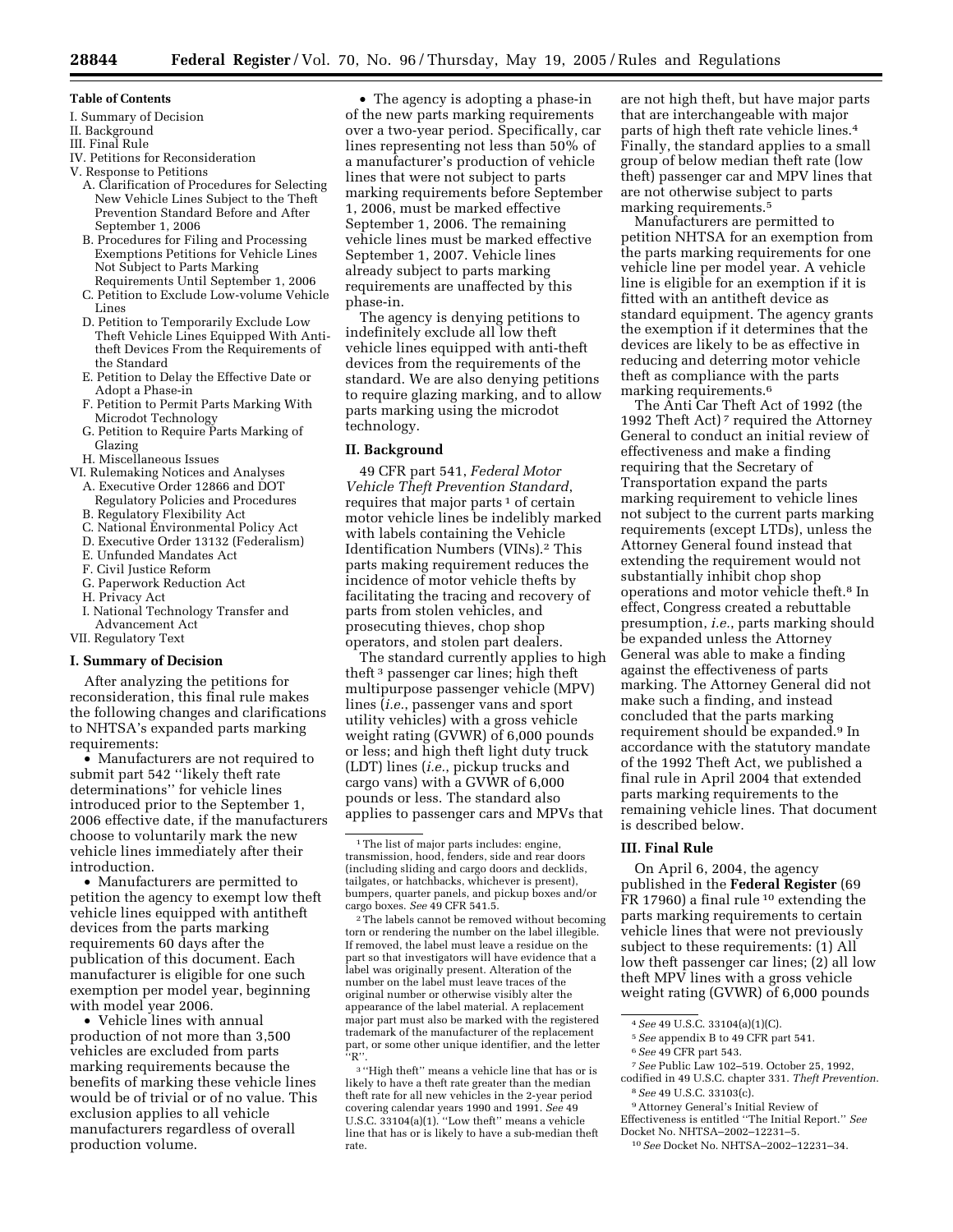or less; and (3) low theft LDT lines with a GVWR of 6,000 pounds or less that have major parts that are interchangeable with a majority of the covered major parts of passenger cars or MPVs described above.<sup>11</sup> The high theft vehicle lines that were previously exempted under 49 CFR part 543 on the grounds that they are equipped with a qualifying anti-theft device as standard equipment were unaffected by the April 2004 final rule. The agency also stated that it would continue to grant exemptions for one vehicle line per model year. The final rule is effective September 1, 2006.

#### **IV. Petitions for Reconsideration**

The agency received five petitions for reconsideration of the April 2004 final rule from the Alliance of Automobile Manufacturers (Alliance), DaimlerChrysler Corporation (DCX), DataDot Technology USA, Inc. (DataDot), Retainagroup, and Association of International Automobile Manufacturers (AIAM).<sup>12</sup> Further, the agency received several additional comments and requests for legal interpretation pertaining to the new parts marking requirements. We addressed some of these requests by issuing letters of interpretation, and promised to address other questions when we issued this document.

*The following issues were raised in the petitions:*

• Alliance petitioned the agency to immediately begin accepting and processing part 543 parts marking exemption petitions for vehicles that would become subject to parts marking requirements on September 1, 2006.

• Alliance petitioned the agency to clarify the procedures for selecting vehicles subject to the parts marking requirements before and after September 1, 2006.

• DCX and Alliance petitioned the agency to exclude low-volume vehicle lines from the requirements of the standard, regardless of the size of the vehicle manufacturer.

• Alliance petitioned the agency to extend the lead-time for one year, or in alternative, to implement a phase-in.

• DCX petitioned the agency to temporarily exclude low theft vehicle lines with standard equipment antitheft devices from the requirements of the standard.

• DataDot petitioned the agency to allow a more permanent method of marking vehicles using microdot technology.

• Retainagroup petitioned the agency to require parts marking of glazing.

• AIAM requested that NHTSA correct two typographical errors in the regulatory text of the April 2004 final rule where the agency incorrectly stated the effective date of the new requirements.13

*The following issues were raised in letters and e-mails requesting legal interpretations and comments to the docket:*

• Mr. Michael Finkelstein (on behalf of Mazda Motor Company) asked whether the agency would process petitions to exempt low theft vehicle lines from parts marking requirements prior to the September 1, 2006 effective date; and whether multiple exemption petitions before September 1, 2006 were permissible. This is, in part, the same issue raised by Alliance.

• Mr. James C. Chen of Hogan & Hartson asked for a clarification of two issues related to low theft rate LDT lines that will become subject to parts marking requirements because they have a majority of major parts that are interchangeable with major parts of passenger cars or MPVs subject to parts marking requirements.

• Mr. Steven Jonas of Volkswagen (VW) asked if the expanded parts marking requirements applied to passenger cars with a gross vehicle weight rating (GVWR) greater than 6,000 pounds. Mr. Jonas also asked about ''carryover'' of part 543 exemptions to subsequent model year vehicle lines.

#### **V. Response to Petitions**

*A. Clarification of Procedures for Selecting New Vehicle Lines Subject to Parts Marking Requirements Before and After September 1, 2006* 

49 CFR 542.1 sets forth the procedures for determining whether a new vehicle line is likely to have a high theft rate and is therefore subject to current parts marking requirements.

First, manufacturers employ criteria in part 541 appendix C to evaluate new lines and determine whether the new line is likely to be high theft. Next, the manufacturers submit their conclusions (likely theft rate determination), along with underlying factual information, to NHTSA not less than 15 months prior to introduction of the new vehicle line in question. The agency then independently evaluates the new vehicle line (using the same criteria in

part 541 appendix C) and informs the manufacturer by letter if the agency agrees with manufacturer's conclusions as to the likely theft rate of the new vehicle line.

Alliance petitioned the agency to clarify the procedures in § 542.1 as they apply to vehicle lines introduced before and after September 1, 2006. Specifically, Alliance asked whether a manufacturer must make the likely theft rate determination for vehicle lines being introduced several months prior to the September 1, 2006 effective date of the extended parts marking requirements. For example, Alliance asked if the manufacturers are required to evaluate the likely theft rate of a new line being introduced in June of 2006, knowing that this vehicle line would become subject to parts marking requirements regardless of the theft rate several months later. Alliance asked that the agency amend the standard so that likely theft rate determination submissions are not required for vehicle lines which will become subject to parts marking requirements shortly after their introduction.

We agree that in situations where a manufacturer introducing a new vehicle line before September 1, 2006 chooses to mark that vehicle line immediately, there is no reason to require the manufacturer to make the likely theft rate determination submission to NHTSA. We believe that the majority of manufacturers planning to introduce new vehicle lines shortly before the September 1, 2006 date would choose to mark their new vehicle lines immediately, rather than using their resources to submit the likely theft rate determination that, at best, would result in only temporary relief from the parts marking requirements. However, a manufacturer cannot sell unmarked vehicles before September 1, 2006, without having submitted the likely theft rate determination in accordance with 49 CFR 542.1. If the manufacturer introducing a new vehicle line before September 1, 2006 does not wish to voluntarily mark the subject vehicle line immediately, the manufacturer must submit the likely theft rate determination to NHTSA in accordance with 49 CFR 542.1.

Because after September 1, 2006, all passenger cars and MPVs will be subject to parts marking requirements, the likely theft rate determination submissions will be required for only LDTs with a GVWR of 6,000 pounds or less. This is because, with certain limitations, low theft LDT are not subject to parts marking requirements.

<sup>11</sup>Low theft rate LDTs which do not have major parts that are interchangeable with MPVs or passenger cars are not subject to parts marking requirements.

[<sup>12</sup>These petitions are available online at](http://dms.dot.gov/search/searchFormSimple.cfm) *http:// dms.dot.gov/search/searchFormSimple.cfm* (Docket No. NHTSA–2002–12231).

<sup>13</sup>A correction notice addressing this petition was published June 2, 2004 (*see* 69 FR 34612).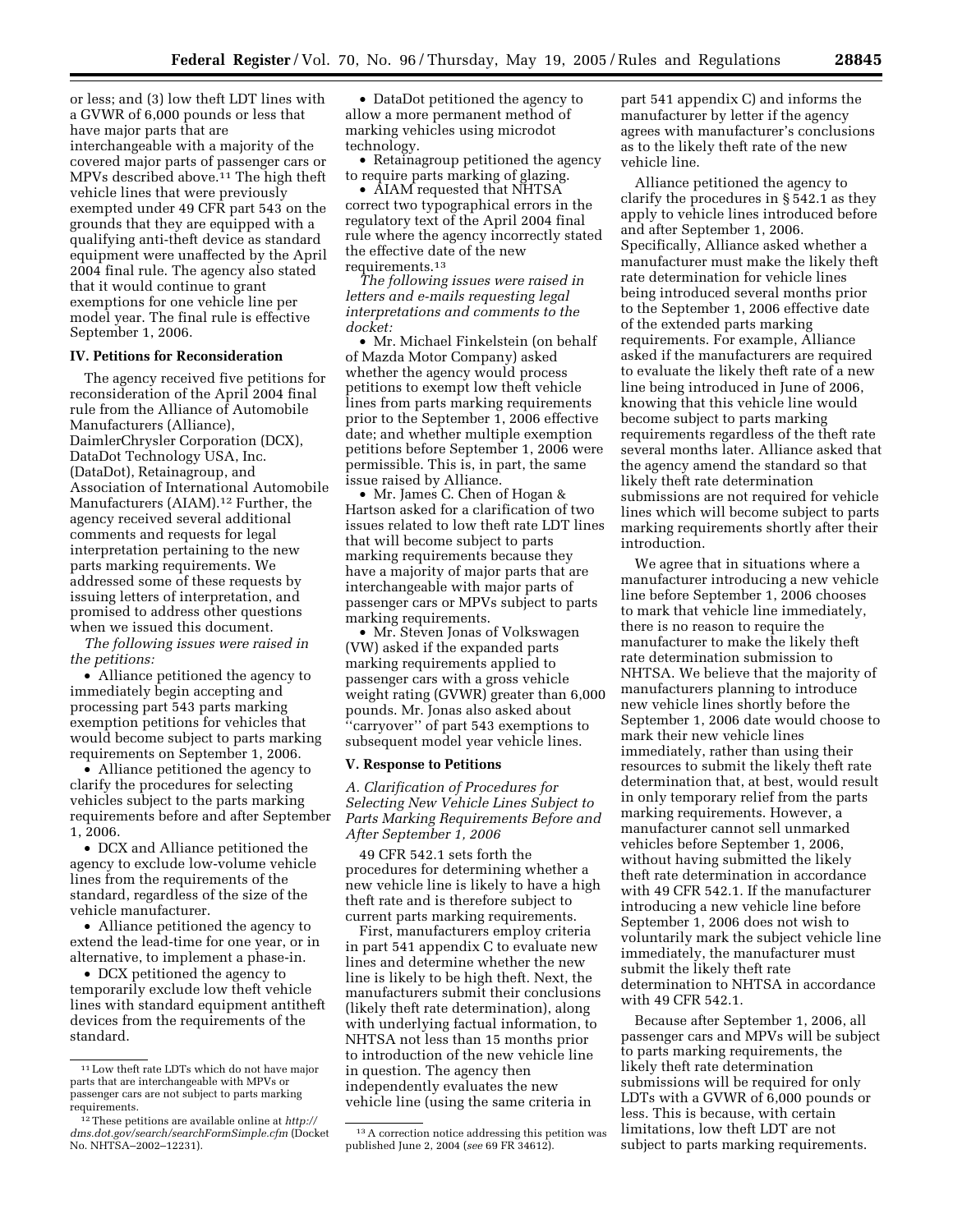# *B. Procedures for Filing and Processing Part 543 Exemption Petitions for Existing Vehicle Lines Not Subject to Parts Marking Requirements Until September 1, 2006*

Currently, 49 CFR 543.1 sets forth the procedures for filing and processing petitions to exempt high theft vehicle lines from the parts marking requirements. Manufacturers are allowed to petition NHTSA for one high theft vehicle line per model year. A vehicle line is eligible for an exemption if it is fitted with an antitheft device as standard equipment. The agency grants the exemption if it determines that the devices are likely to be as effective in reducing and deterring motor vehicle theft as compliance with the parts marking requirements.

Alliance and Michael Finkelstein petitioned the agency to amend the part 543 procedures in order to allow filing and processing exemptions for existing vehicle lines, equipped with qualifying antitheft devices, that will become subject to parts marking requirements on September 1, 2006, but are not subject to current parts marking requirements because they have been previously determined to be low theft. Specifically, petitioners asked the agency to amend the standard such that the vehicle manufacturer would be able to obtain part 543 exemptions for these vehicle lines prior to September 1, 2006.

Alliance argued that there is no statutory impediment to allowing manufacturers to file exemptions for vehicle lines that would not become subject to parts marking requirements until September 1, 2006. Further, Alliance argued that amending part 543 procedures is consistent with the purpose of the regulation because it encourages installation of antitheft devices on more vehicles.

NHTSA agrees with the petitioner's arguments and also notes that requiring the manufacturers to mark vehicles which the agency may soon thereafter decide are eligible for a part 543 exemption would result in an unnecessary financial burden upon the manufacturers. The costs associated with marking a vehicle line that was not previously subject to parts marking requirements are not insignificant. These costs would be especially high if marking was required for only a short period of time, because the agency would later agree to exempt that vehicle line. For example, there is potential for situations where a manufacturer would only have to mark a vehicle line for several weeks or months after September 1, 2006, while the agency reviewed its part 543 petition for

exemption. A better solution is to review part 543 exemption petitions before the vehicle lines not classified as high theft, become subject to parts marking requirements.

Therefore, the agency is amending part 543 to allow vehicle manufacturers to file petitions to exempt vehicle lines (equipped with qualifying antitheft devices) that will become subject to parts marking requirements on September 1, 2006. Affected manufacturers may begin filing part 543 petitions 60 days after the publication of this final rule. The agency will begin processing these petitions immediately thereafter.

We note that, as discussed above, each manufacturer is eligible for one part 543 exemption per model year.14 For vehicle lines not subject to current requirements, exemptions will be granted beginning with 2006 model year. That is, while part 543 petitions will be accepted and considered by the agency 60 days after the publication of this document, the manufacturers of existing low theft vehicle lines would be able to obtain only one exemption per model year, beginning with model year 2006 vehicles.

In his e-mail, Michael Finkelstein asked whether a manufacturer of multiple low theft vehicle lines could apply for more than one part 543 exemption before the September 1, 2006 effective date.15 Specifically, Michael Finkelstein asked if a manufacturer could obtain an exemption for a 2005 model year low theft vehicle line. Our answer is no.

We would not consider it appropriate to grant exemptions for low theft 2005 model year vehicle lines because these vehicle lines are not subject to parts marking requirements; *i.e.*, model year 2005 vehicles will not be in production on September 1, 2006. Thus, a 2005 model year low theft vehicle line is not eligible for a part 543 exemption.

Because the new parts marking requirements become effective September 1, 2006, we anticipate that at least some 2006 model year vehicle lines will still be in production at that time. Accordingly, we believe it is appropriate to consider part 543 exemptions for low theft vehicle lines beginning with 2006 model year.

In sum, the agency will begin accepting and processing part 543 petitions for exemption of vehicle lines not subject to current parts marking requirements 60 days after the publication of this document. Each manufacturer of such vehicle lines is

eligible for one exemption per model year, beginning with model year 2006.

We note that vehicle manufacturers can continue to petition the agency to exempt high theft vehicle lines subject to current parts marking requirements. That is, high theft 2005 model year vehicle lines are eligible for a part 543 exemption if they are equipped with a qualifying antitheft device.16 As previously stated, beginning with 2006 model year, each manufacturer is eligible for one exemption per model year, regardless of theft rate.

# *C. Petition to Exclude Low-volume Vehicle Lines*

The April 2004 final rule excluded manufacturers that sell fewer than 5,000 vehicles in the U.S. each year from the requirements of the standard. DCX and Alliance petitioned the agency to similarly exclude (in addition to small volume manufacturers described above) low-volume vehicle lines whose annual sales do not exceed 3,500. This exclusion would apply to low-volume vehicle lines produced by larger manufacturers. Examples of these lowvolume vehicle lines include Dodge Viper, Maybach, Mercedes SLR, and Ford GT.

Alliance argued that like the smaller manufacturers already exempted by the April 2004 final rule, the larger manufacturers also produce low-volume specialty vehicle lines that have low theft rates and high costs of parts marking because the vehicles are not manufactured on traditional assembly lines. Alliance noted that there is virtually no black market demand or chop shop interest in stolen parts from these vehicles. Further, the costs of marking low-volume vehicle lines are potentially as expensive as they are for small vehicle manufacturers exempted from the requirements.

In support of the Alliance petition, DCX offered Dodge Viper as an example of a low-volume vehicle line produced by a large volume manufacturer. The Viper has a unique engine, chassis, and body panels that are not shared with other vehicles produced by DCX.17 Much like the manufacturers exempt from parts making, DCX assembles each Viper individually at a dedicated facility. DCX argued that implementing parts marking for a low volume vehicle line such as the Viper is equally as

<sup>14</sup>*See* § 543.5(a).

<sup>15</sup>*See* Docket No. NHTSA–2002–12231–41.

<sup>16</sup> ''Qualifying'' means NHTSA determined that the device is likely to be as effective in reducing and deterring motor vehicle theft as compliance with the parts marking requirements.

<sup>17</sup>The Viper V10 powertrain is actually also used in a Dodge Ram SRT 10 pickup tuck, but that vehicle is also produced in very limited quantities (*[http://www.dodge.com/srt–10/index.htm](http://www.dodge.com/srt%E2%80%9310/index.html%00%00)l*).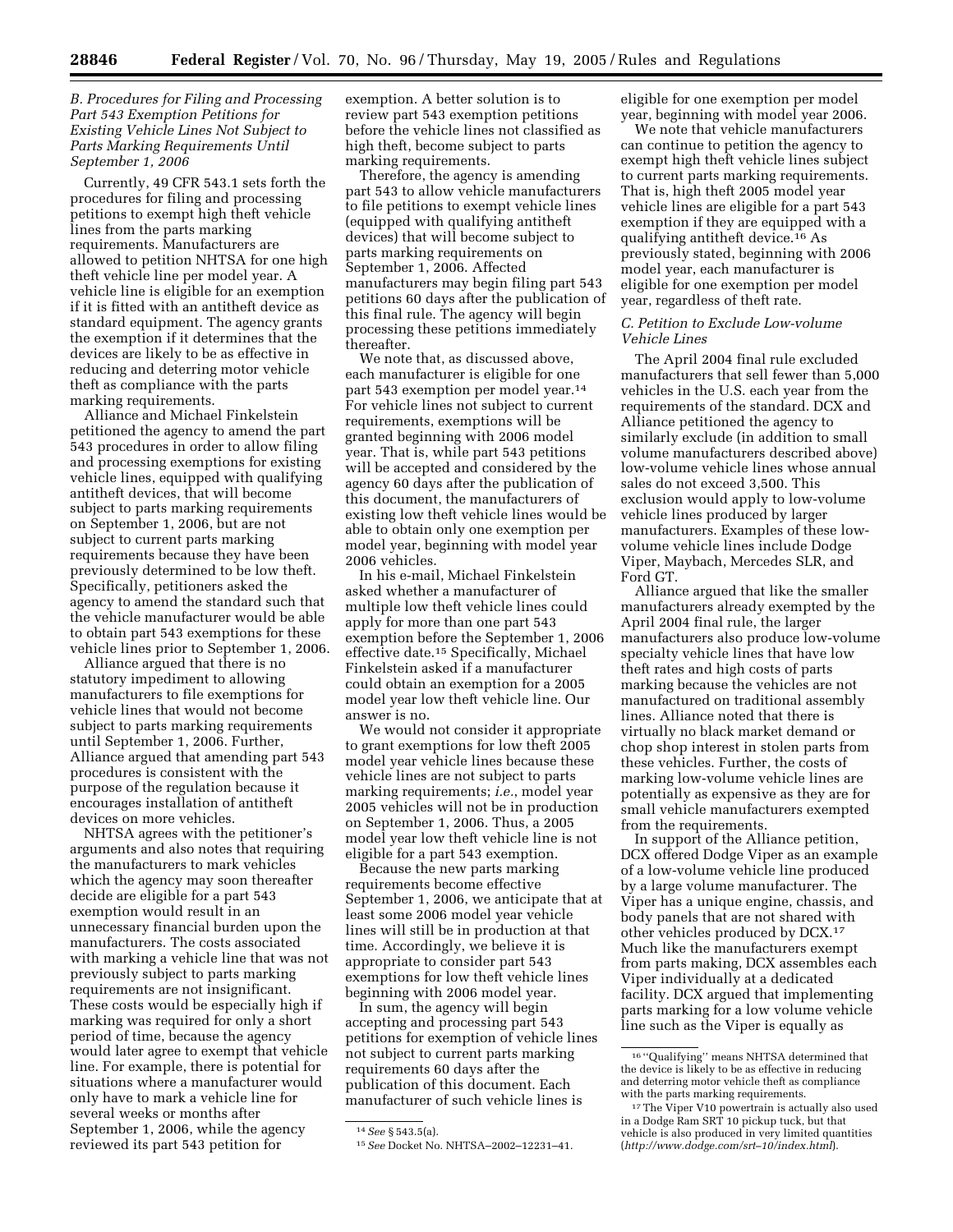burdensome for DCX as it is for the exempted manufacturers.

Alliance argued that NHTSA's theft data indicate that the theft rate of lowvolume vehicle lines is lower than it is for other vehicles. DCX stated that between 1997 and 2002, 8,194 Dodge Vipers have been produced, and in that time period, there have been only six reported thefts.

NHTSA agrees with the petitioners that the practical burdens of marking low-volume vehicle lines are significant for both small manufacturers and large manufacturers. This is because the fixed costs associated with implementing parts marking of low-volume vehicle lines are unique to those lines, since they are usually built in dedicated facilities and do not share assembly lines with other vehicles produced by larger manufacturers. As indicated by the Alliance, the fixed costs include finding a suitable supplier, investment in parts marking equipment, and process implementation for manufacturers who may have had no previous parts marking experience.

In addition to these financial burdens, NHTSA notes that parts marking of lowvolume vehicle lines is unlikely to reduce the incidence of motor vehicle thefts, facilitate recovery of stolen vehicle parts, or facilitate prosecution of chop shop operators because the vehicles that are manufactured in small quantities are generally not stolen for parts, the primary type of theft this standard is meant to address. In most instances, the vehicles in question are expensive and exotic cars. There is typically no market for stolen parts for such vehicles. Accordingly, it is unlikely that these vehicles would wind up in chop shops, even if they were stolen.

We further note that parts marking of low-volume vehicle lines would have the potential to affect only a very small number of vehicle thefts. We estimate that there are 67 yearly thefts of vehicles produced in quantities of not more than 3,500. We note that some of the vehicles in that category are produced by small volume manufacturers already exempted from parts marking requirements. Thus, parts marking of low-volume vehicle lines would, at most, have the potential of affecting fewer than less than 67 motor vehicle thefts per year.

In sum, NHTSA has decided that the benefits of marking these vehicles would be of trivial or of no value. Accordingly, the agency is exempting vehicle lines with 3,500 vehicles or less annually from the requirements.

We note that case law indicates that in some situations, agencies have an

implied authority to create exclusions based on *de minimis* circumstances.18 *De minimis* circumstances refer to situations where following the plain meaning of a statute would lead to ''a gain of trivial or no value.'' That is, the agency may go beyond the plain meaning of the statute in order to avoid a pointless expenditure of effort by regulated parties. Based on theft information available to NHTSA, we believe that this is one of these situations. That is, parts marking of lowvolume vehicle lines would produce theft reduction gains of trivial or no value.

*D. Petition to Temporarily Exclude Low Theft Vehicle Lines Equipped With Anti-Theft Devices From the Requirements of the Standard* 

DCX petitioned the agency to exclude low theft vehicle lines equipped with anti-theft devices (as standard equipment) from the parts marking requirements until each such vehicle line is discontinued or undergoes a major redesign. Essentially, DCX argues that low theft vehicle lines that are equipped with anti-theft devices should be afforded the same treatment as hightheft vehicle lines that have been granted exemptions under part 543 19 because NHTSA determined that their antitheft devices are likely to be as effective in reducing and deterring motor vehicle theft as compliance with the parts marking requirements. DCX explains that this approach would in effect phase-in the new parts marking requirements, allowing the manufacturers to gradually expand parts marking to all affected vehicle lines.

DCX argues that this approach maintains equity in application of parts marking requirements, and would discourage manufacturers of low theft vehicle lines from removing effective antitheft devices from their vehicles. DCX explains that it voluntarily installed antitheft devices in its vehicle lines, and will now also have to mark the same vehicle lines. By contrast, manufacturers of high theft vehicle lines equipped with antitheft devices have in the past been able to obtain part 543 exemptions from parts marking requirements. DCX argues that without continued exclusion of low theft vehicle lines equipped with antitheft devices, manufacturers of low theft vehicles might determine that the cost of parts

marking and standard anti-theft devices is too prohibitive. DCX states that the statutory language is broad enough to permit the agency to adopt this approach. We disagree for several reasons.

DCX argues that the Theft Prevention statute says nothing that prevents or prohibits phasing-in the extension and does not specify any particular method by which the agency should implement the extension of parts marking requirements. By way of analogy and precedent, DCX also noted that although the Vehicle Safety Act does not expressly allow phase-ins, the agency has previously interpreted that Act to allow them for safety standards.

While we believe that the relevant language in the Theft Prevention statute is broad enough to permit a fleet-wide phase-in to address practicability issues, the agency believes that it is otherwise limited in how it could implement the new requirements.

First, 49 U.S.C. 33103(b) directed the agency to extend the parts marking requirements to vehicle lines that are not subject to the current parts marking requirements. While the statute explicitly excluded low theft LDTs, it made no similar exclusions for low theft vehicle lines equipped with antitheft devices, or any other classes of vehicles. The agency believes that if Congress had intended to exclude low theft vehicle lines equipped with antitheft devices from the parts marking requirements, it would have explicitly directed NHTSA to exempt such vehicles, as it did with LDTs. Accordingly, we conclude that Congress intended to extend parts marking requirements to low theft vehicle lines whether or not they are equipped with antitheft devices. This is contrary to the petitioner's suggestion that the agency could indefinitely exclude low theft vehicle lines equipped with antitheft devices from the requirements of the standard.

Second, we note that 49 U.S.C. 33106(b) allows NHTSA to exempt one vehicle line per year, if the manufacturer installs an antitheft device as standard equipment, and NHTSA determines that the antitheft device is likely to be as effective in reducing and deterring motor vehicle theft as compliance with the part-marking requirements. We believe that because Congress retained our exemption authority in adopting the 1992 amendments and narrowly limited the number of new exemptions, Congress did not deem antitheft devices to be functionally equivalent per se to parts marking, and did not intend the agency to provide an automatic, across-theboard exclusion to low theft vehicle

<sup>18</sup>*Alabama Power Co.* v. *Costle,* 636 F.2d 323 at 360, 361 (DC Cir. 1980); *see also Public Citizen* v. *Young,* 831 F.2d 1108 at 1112 (DC Cir. 1987); *Environmental Def. Fund* v. *Environmental Protection Agency,* 82 F.3d 451, 466 (DC Cir.1996).

<sup>19</sup>Please see Section II, which discusses current exemption procedures.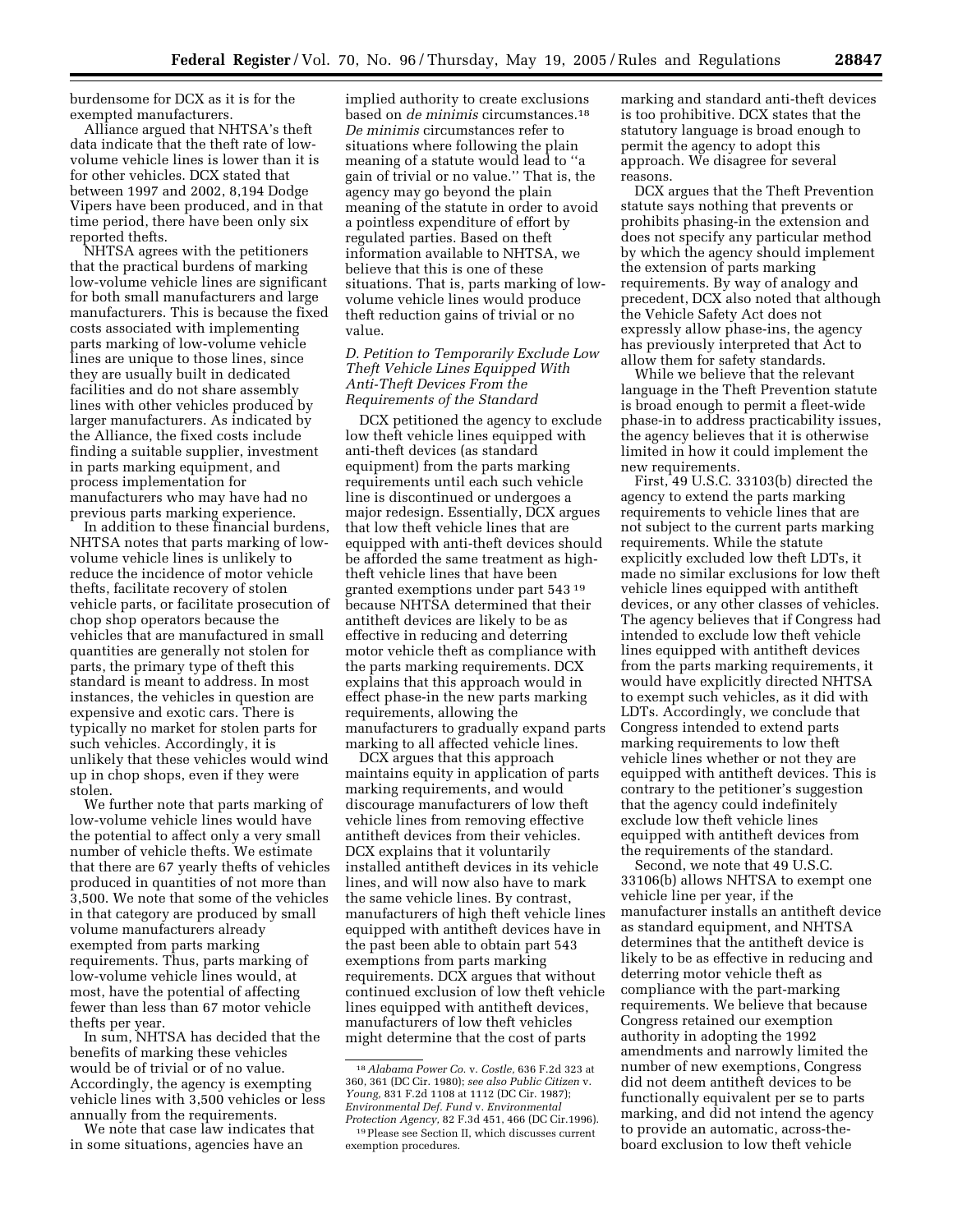lines equipped with antitheft devices from the parts marking requirements. We believe that the narrow exemption provision is instructive because Congress could have substantially broadened that provision and directed NHTSA to begin immediately to exempt multiple low theft vehicle lines equipped with antitheft devices.

Further, the agency has not had the opportunity to examine the effectiveness of antitheft devices installed on low theft vehicles. Even if, as suggested by DCX, the agency would be provided with a list of every low theft vehicle line equipped with an antitheft device, exempting all such vehicle lines would breach the statutory limit of one exemption per model year. We note also that there are practical limitations to the agency's ability to compare and examine antitheft devices and theft rates of all vehicle lines that will become subject to parts marking on September 1, 2006.

While we cannot indefinitely exclude low theft vehicle lines equipped with antitheft devices by phasing in the new requirements, we can adopt a fleet-wide phase-in that follows a definite, fixed schedule.

In considering what phase-in to adopt, the agency balanced the benefits of parts marking against the practical burdens associated with implementing parts marking for manufacturers that have not previously been required to mark any of their vehicle lines. In assessing the benefits, we are mindful of the presence of antitheft devices on some of the vehicle lines, although we would assess their effectiveness only in the context of a petition for exemption. As previously discussed, the burdens include the fixed costs of finding a suitable supplier, investment in parts marking equipment, and process implementation for manufacturers that have no previous parts marking experience. Thus, we want to implement the new requirements in a time frame that eliminates any basis for practicability concerns.20 To address this concern, we have decided to adopt a short (two-year) fleet-wide phase-in for the new parts marking requirements. This approach is described in the next section.

# *E. Petition To Delay the Effective Date or Adopt a Phase-In*

DCX and Alliance petitioned the agency to delay the effective date or implement a limited phase-in, so that only 70% of each manufacturer's production would have to be marked by September 1, 2006, with the remaining 30% marked by September 1, 2007. While we decline to delay the effective date, for the reasons discussed in the previous section, the agency believes that a phase-in is warranted.

NHTSA estimates that at least five manufacturers have multiple low theft vehicle lines affected by parts marking expansion. Because the second largest vehicle line for at least one of these manufacturers exceeds 30% of the total low theft vehicle production, the 70/100 phase-in suggested by the Alliance and DCX is inappropriate because at least one manufacturer would still be required to mark both low theft vehicle lines. Instead, we are adopting a 50/50 phase-in.

NHTSA cannot adopt a phase-in based solely on a percentage of the total vehicle production because this could result in manufacturers having to mark some, but not all vehicles in the same vehicle line. This, of course, would frustrate the purpose of parts marking because law enforcement personnel would be unable to ascertain whether the vehicle or vehicle part should have been marked. Accordingly, we are adopting a phase-in under which car lines representing not less than 50% of a manufacturer's vehicle lines that were not subject to parts marking requirements before September 1, 2006, must be marked not later than September 1, 2006. The remaining vehicle lines must be marked not later than September 1, 2007. Vehicle lines already subject to parts marking requirements are unaffected by this phase-in.

We note that, in addition to the phasein, we assume that each manufacturer affected by this final rule will be able to obtain a part 543 exemption from the parts marking requirement for the largest vehicle line equipped with a qualifying anti-theft device. The agency believes that together, the phase-in and the exemption opportunity will substantially lessen the burdens and allow the manufacturers sufficient flexibility in implementing the new parts marking requirements.

# *F. Request To Permit Parts Marking With Microdot Technology*

DataDot petitioned the agency to allow microdot marking of vehicles that are subject to parts marking requirements.<sup>21</sup> Microdot technology enables vehicle manufacturers to spray microdots on different vehicle components. Each microdot is encoded

with the VIN specific to that vehicle. Microdots are nearly invisible to the naked eye, but can be easily be found and identified with simple magnification.22 Each vehicle is sprayed with approximately 10,000 microdots.

Microdot technology does not comply with current parts marking size and style requirements because the current standard mandates that the major vehicle parts listed in § 541.5 are marked with the VIN of that vehicle lettered in block capitals and numerals not less than three thirty-seconds of an inch in height. DataDot petitioned the agency to allow the use of microdot technology as an alternative to traditional parts marking.

The agency is unable to consider DataDot's request because a change to parts marking size and style requirements would be outside the scope of the Notice of Proposed Rulemaking (NPRM).23 That is, when the agency proposed to expand parts marking requirements in June of 2002, it did not propose to change the parts marking size and style. Therefore, NHTSA cannot change these requirements without first issuing a notice requesting public comment on that specific issue.

In addition, the agency would need to examine certain issues related to microdot marking. These issues include acceptance of microdot technology within the law enforcement community; the costs associated with magnifying devices used to read microdot markings; potential need for additional law enforcement personnel training; and the need for objective criteria to regulate microdot markings.

In sum, the agency is unable to amend part 541 to allow microdot technology as an alternative to conventional parts marking because such change would be outside the scope of notice. We note that voluntary use of microdot technology on vehicles not subject to parts marking requirements, or in addition to the required markings, is not prohibited by our standards.

# *G. Parts Marking of Glazing*

Retainagroup petitioned the agency to add glazing to the list of major parts in § 541.5 that are required to be marked on vehicles subject to parts marking requirements.24 Retainagroup argued that marking the vehicle glazing would considerably enhance the deterrence effect of our regulations. Retainagroup stated that the chief benefit of glazing

<sup>20</sup>We note that this analysis is limited to issues arising out of the Theft Prevention statute, and the agency would take a different approach to the issues related to practicability in the context of the

<sup>&</sup>lt;sup>21</sup> See Docket No. NHTSA-2002-42, 44, 46, 47.

<sup>22</sup>For more information on DataDot technology see *[http://www.mdatatech.com/about.htm.](http://www.mdatatech.com/about.htm)*

<sup>23</sup>*See* 67 FR 43075 (June 26, 2002).

<sup>24</sup>*See* Docket No. NHTSA–2002–12231–40.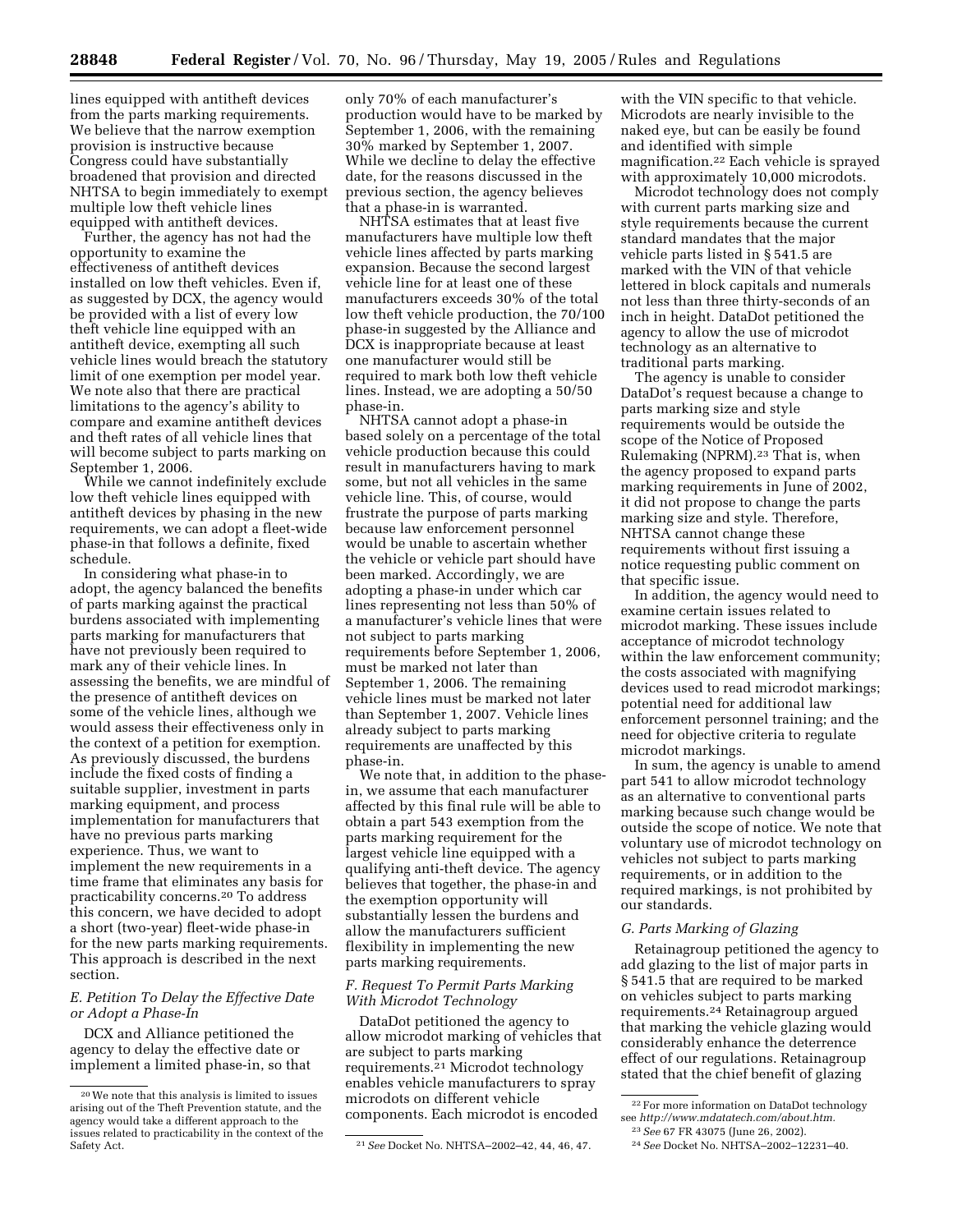marks would be deterrence of vehicle theft, rather than prevention of glazing theft.

As discussed in our April 2004 final rule, the agency does not have the statutory authority to require marking of glazing. Under 49 U.S.C. 33101(6), major parts of motor vehicle subject to parts making requirements only include: (A) The engine; (B) the transmission; (C) each passenger compartment door; (D) the hood; (E) the grille; (F) each bumper; (G) each front fender; (H) the deck lid, tailgate, hatchback; (I) each rear quarter panel; (J) trunk floor pan; (K) the frame or platform; and (L) any other part comparable in design or function to the parts listed in A through K.

Glazing is not listed in A through K, and the agency believes that it is not comparable in design and function to parts listed above. As discussed in our April 14, 2004 letter to Retainagroup,25 glazing is designed and manufactured from a combination of glass and plastic, materials that are significantly different from metal and fiberglass normally used in manufacturing the ''major parts'' listed in § 541.5. Glazing also serves a unique function of providing visibility necessary for the safe operation of motor vehicles and helps prevent ejections in automobile collisions. This function is unique to glazing and is different from that of vehicle parts listed in A through K. Accordingly, before the agency could require parts marking of glazing, Congress would have to amend 49 CFR Chapter 331, the statute governing theft prevention.

Finally, Retainagroup made several general arguments in favor of laseretching the major parts that are subject to marking requirements, instead of affixing labels. We note that laser etching is not prohibited by our standards so long as the VIN number is lettered in block capitals and numerals not less than three thirty-seconds of an inch high. We further note that glazing marking is not prohibited by our regulations and vehicle manufacturers are free to do so.

## *H. Miscellaneous Issues*

1. In a letter dated April 13, 2004, VW asked whether expanded parts marking requirements applied to passenger cars with a gross vehicle weight rating (GVWR) greater than 6,000 pounds. In a letter dated May 10, 2004, we explained that the GVWR limitation applied only to multipurpose passenger vehicles and light duty trucks, and that the new parts marking requirements apply to all

passenger cars regardless of GVWR.26 Subsequently, we published a correction notice, which, among other things, clarified the application of parts marking requirements.<sup>27</sup>

2. In an e-mail dated February 7, 2005, Mr. Steven Jonas of VW asked about ''carryover'' of part 543 exemptions to subsequent model year vehicle lines. Specifically, Mr. Jonas asked if a part 543 parts marking exemption of a 2006 model year line would carry over to a 2007 model year line, if the 2007 model year line is introduced before September 1, 2006. Our answer is yes.

If the agency grants a part 543 exemption for a 2006 model year line, that exemption carries over to subsequent model years regardless of the model introduction date. We note that, as discussed in Section V(B) above, each manufacturer is eligible for one part 543 parts marking exemption per model year. Thus, VW would not be able to obtain another exemption for a different 2006 model year line.

3. In an e-mail dated October 27, 2004, James Chen of Hogan & Hartson asked if a low theft LDT line that shares majority of interchangeable parts with a vehicle line that is exempted from parts marking under part 543, would itself be subject to parts marking requirements. Our answer is no.

By way of background, The Anti Car Theft Act of 1992 required NHTSA to extend the parts marking requirements to below median theft rate passenger cars and multipurpose passenger vehicles with a gross vehicle weight rating of 6,000 pounds or less. However, the statute did not direct NHTSA to extend the parts marking requirements to low theft LDTs. Nevertheless, as explained, in the April 2004 final rule, the agency decided to extend parts marking requirements to low theft LDTs that share major interchangeable parts with vehicles that would become subject to parts marking effective September 1, 2006. Failure to apply the parts marking requirements to these low theft LDTs could hinder law enforcement actions because it would have been difficult or even impossible to draw, with any confidence, inferences from the absence of marks on shared major vehicle parts.

The situation described by Mr. Chen does not raise the same concerns. If the vehicle line subject to parts marking is exempted under part 543, there is no risk of confusion associated with only some but not all of identical vehicle

parts being marked. Thus, we believe it is unnecessary to require that low theft LDTs that share major interchangeable parts with exempted vehicle lines, be marked. In fact, we believe that requiring LDTs to be marked when their ''counterparts'' are exempted, could also hinder effective law enforcement.

We are amending the regulatory text accordingly.

4. In an e-mail dated October 28, 2004, James Chen of Hogan & Hartson asked when the manufacturers of LDTs are required to submit their likely theft rate determinations based on criteria specified in appendix C of part 541.

*New LDT lines:* The manufacturers of all LDTs, are required to submit their likely theft rate determinations 15 months prior to introduction of each new line. This requirement is unaffected by the April 2004 final rule, since the manufacturers were previously required to submit this information 15 months prior to introduction of new vehicle lines.28 Accordingly, the manufacturers of new LDT lines should continue submitting their likely theft rate determinations as they did before the April 2004 final rule.

*Existing LDT lines:* Under the April 2004 final rule, the manufacturers of existing low theft LDTs lines are required to submit their evaluations and conclusions regarding low theft LDTs that share major parts with vehicles subject to parts marking requirements.29 The manufacturers are required to submit this information 15 months prior to the date when the vehicles sharing major parts would become subject to parts marking requirements. Thus, the agency expects to receive these evaluations 15 months prior to September 1, 2006.30

#### **VI. Rulemaking Analyses and Notices**

# *A. Executive Order 12866 and DOT Regulatory Policies and Procedures*

This rulemaking document was not reviewed under E.O. 12866, ''Regulatory Planning and Review.'' The agency has considered the impact of this rulemaking action under the Department of Transportation's

<sup>25</sup>*[http://www.nhtsa.dot.gov/cars/rules/interps/](http://www.nhtsa.dot.gov/cars/rules/interps/files/GF001563a.html) files/GF001563a.html.*

<sup>26</sup>*[http://www.nhtsa.dot.gov/cars/rules/interps/](http://www.nhtsa.dot.gov/cars/rules/interps/files/GF003175.html) files/GF003175.html.*

<sup>27</sup>*See* 69 FR 34612 (June 22, 2004).

<sup>28</sup>As explained in Section V, likely theft rate determination submissions are not required for passenger car and MPV lines because they will become subject to parts marking regardless of theft rate. Further, likely theft rate determinations are not required if these vehicle lines are voluntarily marked prior to the September 1, 2006 effective date.

<sup>29</sup>*See* 49 CFR 542(c)(3).

<sup>30</sup>We note that, traditionally, the agency evaluates late submissions. Because of timing concerns, we will again evaluate § 542(c)(3) submissions made after June 1, 2005, so long as the required submission is made without unreasonable delay.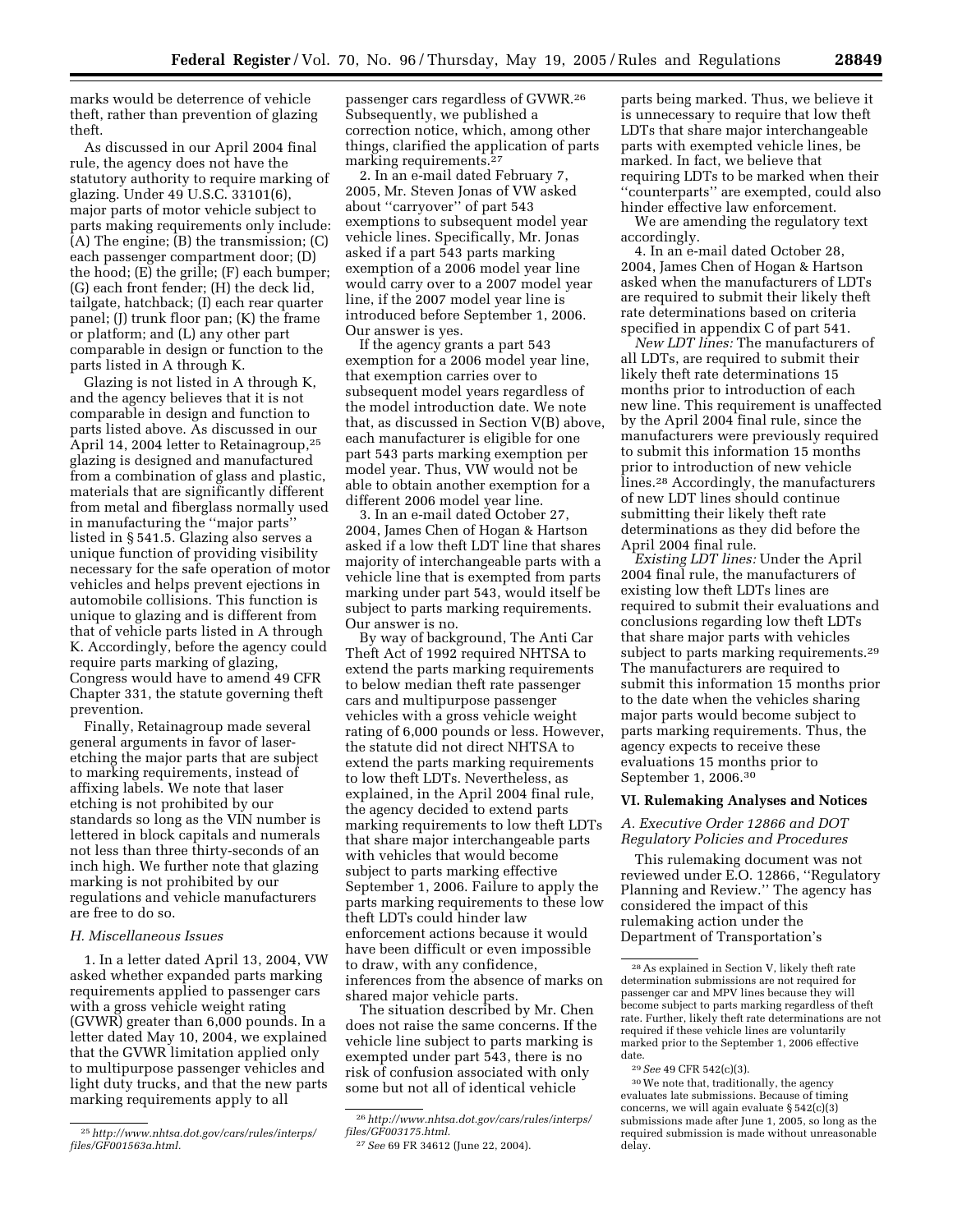regulatory policies and procedures, and has determined that it is not ''significant.''

In the Final Regulatory Evaluation (FRA), we estimated that expanding parts marking requirements would cost \$19.6 million annually.<sup>31</sup> Because we are implementing a phase-in, and because we decided to exclude lowvolume vehicle lines from parts marking requirements, this document reduces our estimated yearly costs.

The agency estimates that expanded parts marking requirements would reduce the costs associated with vehicle thefts by \$38.8 million each year. Because low-volume vehicle lines are seldom stolen, this document will not substantially affect our benefits estimates.

## *B. Regulatory Flexibility Act*

The Regulatory Flexibility Act of 1980 (5 U.S.C. 601 *et seq.*) requires agencies to evaluate the potential effects of their rules on small businesses, small organizations and small governmental jurisdictions. I have considered the possible effects of this rulemaking action under the Regulatory Flexibility Act and certify that it would not have a significant economic impact on a substantial number of small entities because NHTSA has previously excluded small manufacturers (less than 5,000 vehicles annually) from parts marking requirements.

#### *C. National Environmental Policy Act*

NHTSA has analyzed this document for the purposes of the National Environmental Policy Act. The agency has determined that implementation of this action would not have any significant impact on the quality of the human environment.

# *D. Executive Order 13132 (Federalism)*

NHTSA has analyzed this rulemaking in accordance with the principles and criteria contained in Executive Order 13132 (64 FR 43255, August 10, 1999) and have determined that it does not have sufficient Federal implications to warrant consultation with State and local officials or the preparation of a Federalism summary impact statement. The final rule will not have any substantial impact on the States, or on the current Federal-State relationship, or on the current distribution of power and responsibilities among the various local officials.

# *E. Unfunded Mandates Act*

The Unfunded Mandates Reform Act of 1995 requires agencies to prepare a

written assessment of the costs, benefits and other effects of proposed or final rules that include a Federal mandate likely to result in the expenditure by State, local or tribal governments, in the aggregate, or by the private sector, of more than \$100 million annually (\$120.7 million as adjusted annually for inflation with base year of 1995). The assessment may be included in conjunction with other assessments, as it is here.

This final rule will not result in expenditures by State, local, or tribal governments or automobile or automobile parts manufacturers of more than \$120.7 million annually.

# *F. Civil Justice Reform*

Pursuant to Executive Order 12988, ''Civil Justice Reform'' (61 FR 4729, February 7, 1996), the agency has considered whether this rulemaking would have any retroactive effect. This final rule does not have any retroactive effect. A petition for reconsideration or other administrative proceeding will not be a prerequisite to an action seeking judicial review of this rule. This final rule would not preempt the states from adopting laws or regulations on the same subject, except that it would preempt a state regulation that is in actual conflict with the Federal regulation or makes compliance with the Federal regulation impossible or interferes with the implementation of the Federal statute.

#### *G. Paperwork Reduction Act*

Under the Paperwork Reduction Act of 1995 (PRA), a person is not required to respond to a collection of information by a Federal agency unless the collection displays a valid OMB control number. The report required to verify compliance with the phase-in adopted in this final rule is considered a new ''collection of information'' as that term is defined by OMB in 5 CFR part 1320.

Under the Paperwork Reduction Act of 1995, before an agency submits a proposed collection of information to OMB for approval, it must first publish a document in the **Federal Register** providing a 60-day comment period and otherwise consult with members of the public and affected agencies concerning each proposed collection of information. The OMB has promulgated regulations describing what must be included in such a document. Under OMB's regulation (at 5 CFR 1320.8(d), an agency must ask for public comment on the following:

(i) Whether the proposed collection of information is necessary for the proper performance of the functions of the

agency, including whether the information will have practical utility;

(ii) The accuracy of the agency's estimate of the burden of the proposed collection of information, including the validity of the methodology and assumptions used;

(iii) How to enhance the quality, utility, and clarity of the information to be collected;

(iv) How to minimize the burden of the collection of information on those who are to respond, including the use of appropriate automated, electronic, mechanical, or other technological collection techniques or other forms of information technology, *e.g.* permitting electronic submission of responses.

In compliance with these requirements, NHTSA asks for public comments on the following proposed collection of information for which the agency is seeking approval from OMB. Comments must be received on or before July 18, 2005.

*Title:* 49 CFR 545—Federal Motor Vehicle Theft Prevention Standard Phase-In Reporting Requirements.

*OMB Control Number:* None. *Form Number:* None. *Affected Public:* Vehicle

manufacturers.

*Requested Expiration Date of Approval:* Three years from approval date.

*Abstract:* In response to petitions for reconsideration of an April 6, 2004 final rule (69 FR 17960), NHTSA is amending the final rule to phase-in the effective date of new parts marking requirements over a two-year period. To ensure compliance with this phase-in, NHTSA will be requesting approval from OMB to require the submission of a single report within 60 days of August 31, 2007 indicating what vehicle lines were marked effective September 1, 2006.

NHTSA estimates that not more than 21 vehicle manufacturers will be affected by these reporting requirements. None of the affected manufacturers are small businesses because manufacturers producing fewer than 5,000 vehicles per year are excluded from parts marking requirements. NHTSA estimates that the vehicle manufacturers will incur a total annual reporting and cost burden of 42 hours (2 hours  $\times$  21 manufacturers) and \$630 to \$840.

*For Further Information Contact:* Mary Versailles, Office of International Policy, Fuel Economy and Consumer Programs, (Telephone: 202–366–2057) (Fax: 202–493–2290). 400 7th Street, SW., Room 5320, Washington, DC 20590.

<sup>31</sup>*See* Docket No. 2002–12231–35.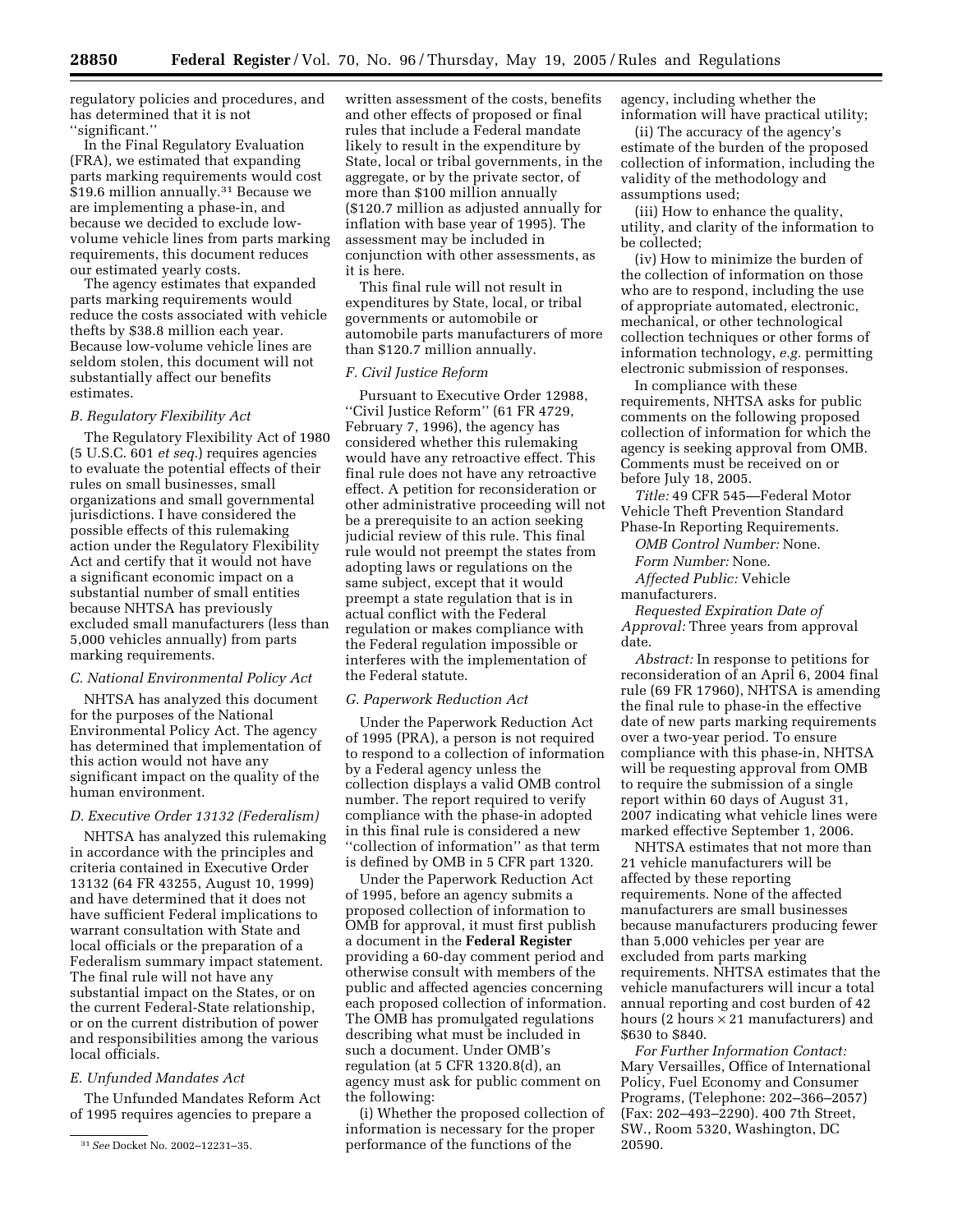## *H. Privacy Act*

Anyone is able to search the electronic form of all comments received into any of our dockets by the name of the individual submitting the comment (or signing the comment, if submitted on behalf of an association, business, labor union, etc.). You may review DOT's complete Privacy Act Statement in the **Federal Register** published on April 11, 2000 (Volume 65, Number 70; Pages 19477–78) or you may visit *<http://dms.dot.gov>*.

# *I. National Technology Transfer and Advancement Act*

Under the National Technology and Transfer and Advancement Act of 1995 (NTTAA) (Pub. L. 104–113, 15 U.S.C. 272), ''all Federal agencies and departments shall use technical standards that are developed or adopted by voluntary consensus standards bodies, using such technical standards as a means to carry out policy objectives or activities determined by the agencies and departments.''

We are unaware of any applicable technical standards related to parts marking.

# *K. Regulation Identifier Number (RIN)*

The Department of Transportation assigns a regulation identifier number (RIN) to each regulatory action listed in the Unified Agenda of Federal Regulations. The Regulatory Information Service Center publishes the Unified Agenda in April and October of each year. You may use the RIN contained in the heading at the beginning of this document to find this action in the Unified Agenda.

# *L. Executive Order 13045 (Protection of Children)*

Executive Order 13045, ''Protection of Children from Environmental Health and Safety Risks'' (62 FR 19855, April 23, 1997), applies to any rule that: (1) Is determined to be ''economically significant'' as defined under Executive Order 12866, and (2) concerns an environmental, health, or safety risk that the agency has reason to believe may have a disproportionate effect on children. This rule is not subject to E.O. 13045 because it is not ''economically significant'' as defined under E.O. 12866, and does not concern an environmental, health or safety risk that NHTSA has reason to believe may have a disproportionate effect on children.

# **List of Subjects in 49 CFR Parts 541, 543, and 545**

Administrative practice and procedure, Crime, Labeling, Motor

vehicles, Reporting and recordkeeping requirements.

The amendments to Sections 541.3, 543.3, and 543.5, which were published at 69 FR 17960, April 6, 2004, as amended by 69 FR 31412, June 22, 2004, are hereby withdrawn.

■ In consideration of the foregoing, NHTSA amends 49 CFR chapter V as follows:

#### **VII. Regulatory Text**

# **PART 541—FEDERAL MOTOR VEHICLE THEFT PREVENTION STANDARD**

■ 1. The authority citation for part 541 continues to read as follows:

**Authority:** 49 U.S.C. 322, 33101, 33102, 33103, 33104, 33105; delegation of authority at 49 CFR 1.50.

■ 2. Section 541.3 is revised to read as follows:

#### **§ 541.3 Application.**

(a) Except as provided in paragraph (b) and (c) of this section, this standard applies to the following:

(1) Passenger motor vehicle parts identified in § 541.5(a) that are present in:

(i) Passenger cars; and

(ii) Multipurpose passenger vehicles with a gross vehicle weight rating of 6,000 pounds or less; and

(iii) Light-duty trucks with a gross vehicle weight rating of 6,000 pounds or less, that NHTSA has determined to be high theft in accordance with 49 CFR 542.1; and

(iv) Light duty trucks with a gross vehicle weight rating of 6,000 pounds or less, that NHTSA has determined to be subject to the requirements of this section in accordance with 49 CFR 542.2.

(2) Replacement passenger motor vehicle parts identified in § 541.5(a) for vehicles listed in paragraphs (1)(i) to (iv) of this section.

(b) *Exclusions.* This standard does not apply to the following:

(1) Passenger motor vehicle parts identified in § 541.5(a) that are present in vehicles manufactured by a motor vehicle manufacturer that manufactures fewer than 5,000 vehicles for sale in the United States each year.

(2) Passenger motor vehicle parts identified in § 541.5(a) that are present in a line with an annual production of not more than 3,500 vehicles.

(3) Passenger motor vehicle parts identified in § 541.5(a) that are present in light-duty trucks with a gross vehicle weight rating of 6,000 pounds or less, that NHTSA has determined to be subject to the requirements of this

section in accordance with 49 CFR 542.2, if the vehicle line with which these light-duty trucks share majority of major interchangeable parts is exempt from parts marking requirements pursuant to part 543.

(c) For vehicles listed in subparagraphs (1)(i) to (iv) of this section that are (1) not subject to the requirements of this standard until September 1, 2006, and (2) manufactured between September 1, 2006 and August 31, 2007; a manufacturer needs to meet the requirements of this part only for lines representing at least 50% of a manufacturer's total production of these vehicles.

#### **PART 543—[AMENDED]**

■ 3. The authority citation for part 543 continues to read as follows:

**Authority:** 49 U.S.C. 322, 33101, 33102, 33103, 33104, 33105; delegation of authority at 49 CFR 1.50.

■ 4. Section 543.3 is amended to read as follows:

# **§ 543.3 Application.**

This part applies to manufacturers of vehicles subject to the requirements of part 541 of this chapter, and to any interested person who seeks to have NHTSA terminate an exemption. ■ 5. Section 543.5(a) is amended to read as follows:

#### **§ 543.5 Petition: General requirements.**

(a) For each model year, a manufacturer may petition NHTSA for an exemption of one car line from the requirements of part 541 of this chapter. However, for car lines not subject to the requirements of part 541 of this chapter until September 1, 2006, a manufacturer may not petition NHTSA for an exemption for model years before model year 2006.

\* \* \* \* \*

■ 6. Part 545 is added to read as follows:

# **PART 545—FEDERAL MOTOR VEHICLE THEFT PREVENTION STANDARD PHASE-IN AND SMALL-VOLUME LINE REPORTING REQUIREMENTS**

**Authority:** 49 U.S.C. 322, 33101, 33102, 33103, 33104, 33105; delegation of authority at 49 CFR 1.50.

- Sec.<br>545.1
- 545.1 Scope<br>545.2 Purpos
- 545.2 Purpose
- 545.3 Applicability<br>545.4 Response to in
- 545.4 Response to inquiries<br>545.5 Definitions
- 545.5 Definitions<br>545.6 Reporting r
- 545.6 Reporting requirements for vehicles listed in  $\S 541(a)(1)$